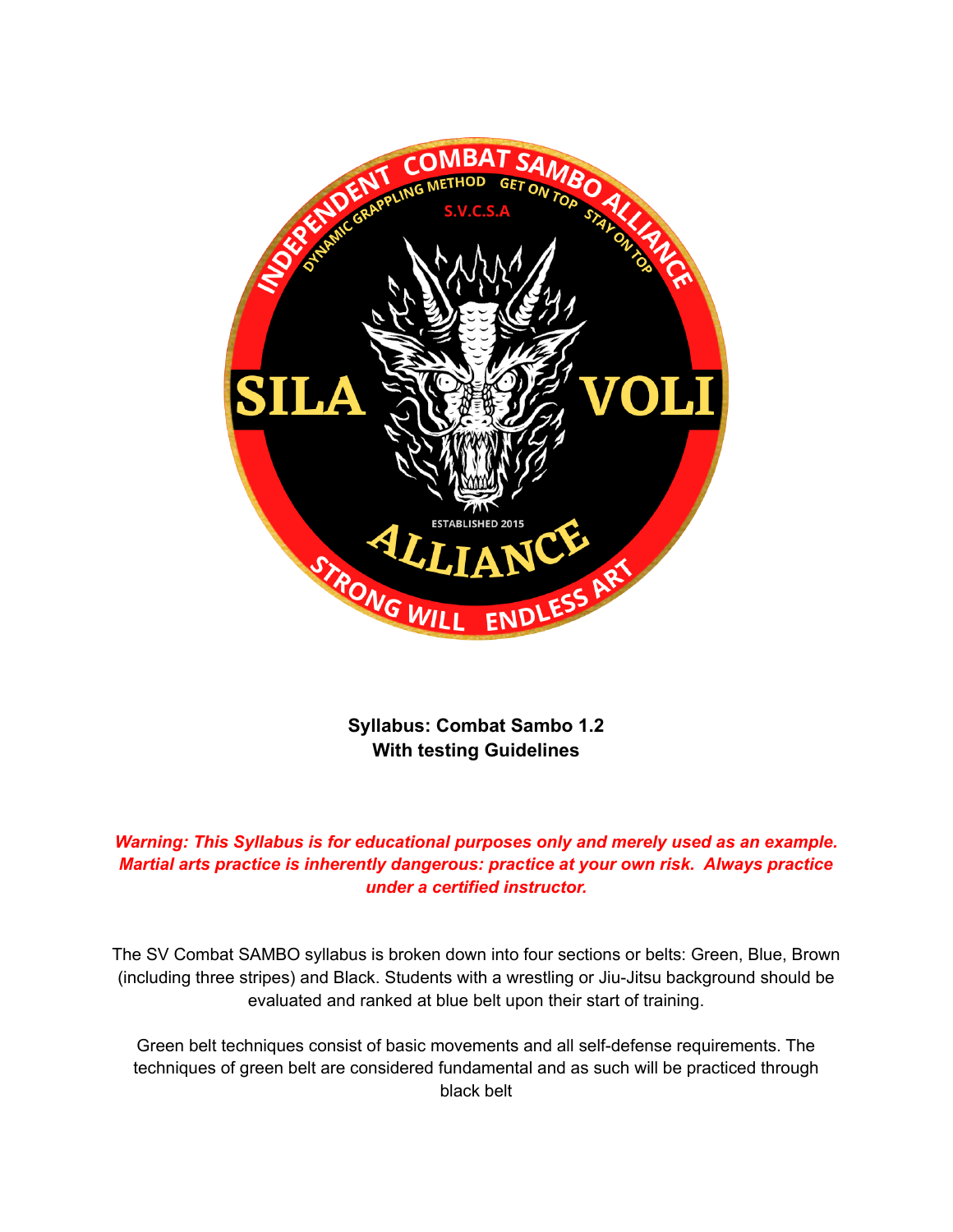# **GREEN BELT**

Green belt is the first belt your students will earn and requires that your students can execute from memory all of the techniques in the set. It is important to note that they do not have to master the techniques at this stage, but only be able to perform them at a compulsory beginner level as prescribed by the performance rubric. All of the techniques of green belt are fundamental and will be mastered as students progress through the following belt levels over the next three to five years. Green belt should take six months to one year to achieve.

Note: fundamental movements like breakfalls, shrimps, bridges, sit outs and sit thrus are not included in the test portion but should be practiced daily and be mastered at this point. Mastery of basic body movements are a prerequisite to testing for green belt.

#### **STRIKES (60 min.)**

#### *All Striking techniques should be able to be performed on mitts and during patty cake drills as called out by the examiner over the course of a one hour session.*

| <b>Stikes</b>                                 |
|-----------------------------------------------|
| 1, 2, 3 2, 3, 2 3, 2, 3 4                     |
| Shuffle step, Side step, Pivot, Bob and weave |
| Front Kick & Oblique Kicks as checks          |
| Turning Side Kick, low hook kick (Dutch)      |
| Skips, Kick 4 Kick                            |
| 3 Stances - square, 45, 90                    |
| Cover Up/Cover up vitals                      |
| Head Butt, knees, elbows                      |
| Pendulum step                                 |

### **Throws/Subs (45 min)**

**All takedowns should be able to be performed from memory with a partner that is cooperative and offering slight, but realistic resistance. Each technique should be performed multiple times with only one or two corrections from the examiner.**

- Knee Tap vs Thai Clich
- Power Step To Turtle
- Reinforced 2 on 1 from Over/Under to single leg & lifting O uchi
- Arm Drag steering wheel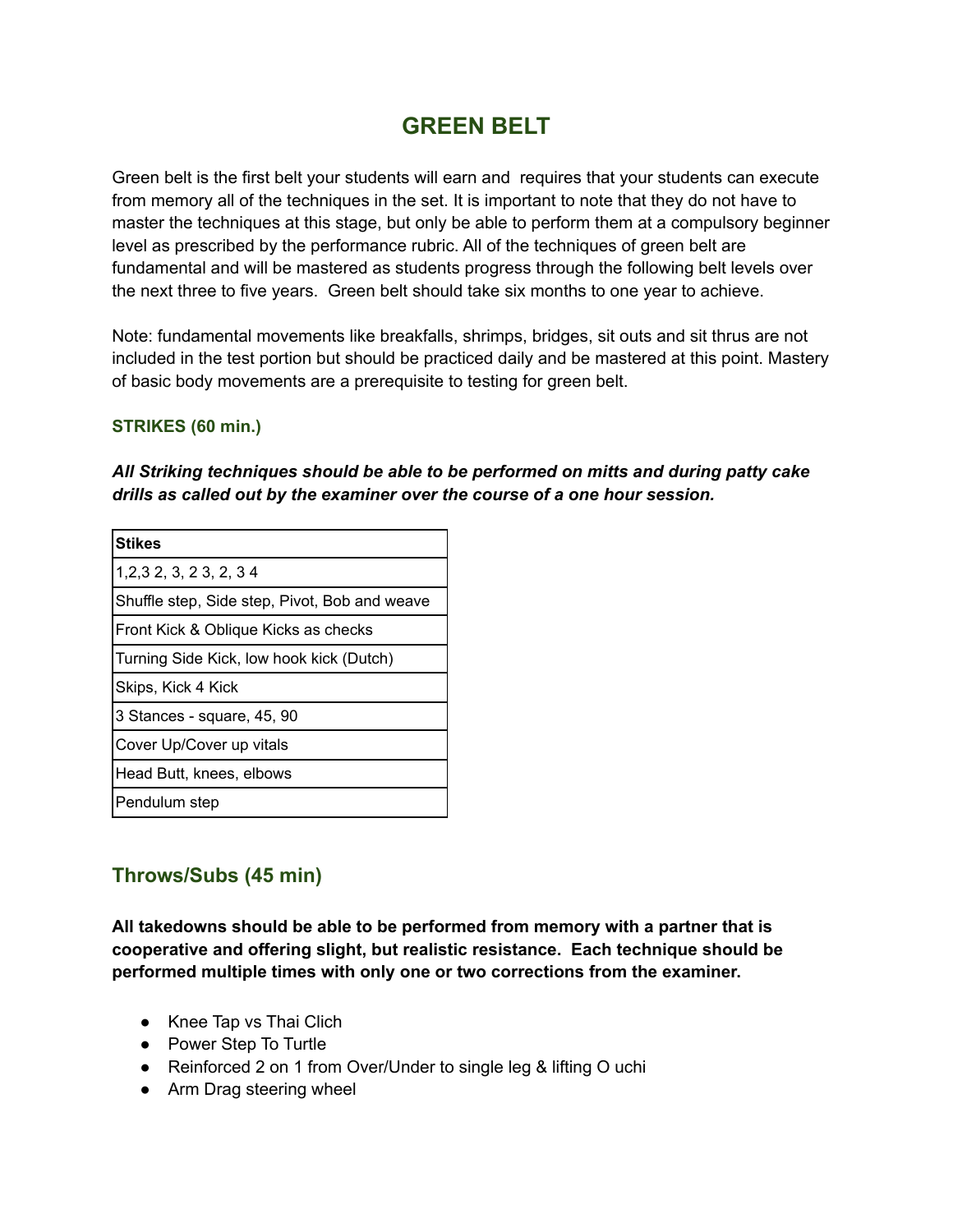- Neck twist takedown
- Front Belt & Arm Wrap Osoto
- RNC Takedown from rear
- Knee on Belly and Knee on Neck
- Front head lock Snap Down
- Standing Guillotine
- Neck twist takedown
- Underhook on wall
- Twisted Branch Throw (americana)
- 2 on 1 wrist Lock
- Underhook throw
- Russian tie sit-thru to Americana

#### **Escapes and Defensive Actions (45 min)**

**All techniques should be able to be performed from memory with a partner that is cooperative and offering slight, but realistic resistance. Each technique should be performed multiple times with only one or two corrections from the examiner.**

- Wrist Grab Escapes
- Technical Stand-up
- Bridge and Shrimp Mount Escape
- Double kouchi sweep etc.
- Ghost
- Worst Case Scenarios (escaping and standing up from turtle positions involving strikes)
- Standing Guillotine Escape
- Bear Hug Escape Step Behind
- RNC Osoto Otoshi Escape
- Waist lock walk-out escape
- Defense against wall 1. neck grab
- Defense against wall 2. switch

# **BLUE BELT**

The Blue belt performance rubric calls for the student to perform all techniques "Very well, at speed, while fatigued" The student should be performing the techniques well in class over a timeframe of months before testing. Students who have a grappling (wrestling, Jiu-Jitsu) background should enter your program at blue belt after an assessment of basic grappling skill. Blue belt begins the students journey into more traditional Judo/SAMBO technique.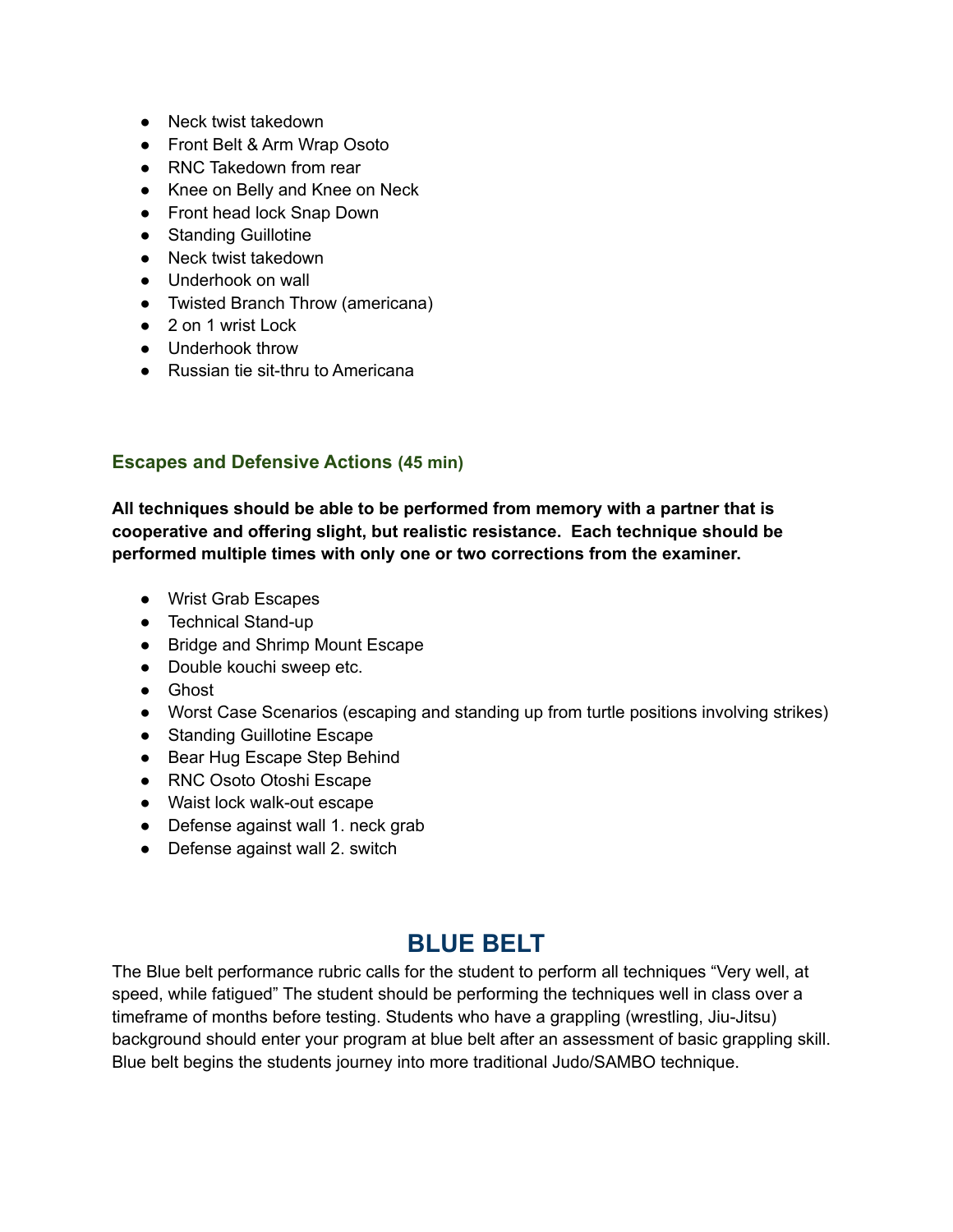The blue belt stage is one of both delivery and discovery: the majority of techniques a blue belt knows and uses are still being delivered by the instructor; however blue belts should begin to discover variations of techniques and adapt certain techniques to their body type. Blue belts may also have a Tokui waza and display more prowess with certain techniques in the curriculum than others; this is normal and should be expected and in fact encouraged. Examiners should be assessing general knowledge of the curriculum and proficiency within each section. Mastery of all of the techniques is not needed, but the student does need to have the ability to perform the vast majority of the techniques well, from memory and at speed.

## **Drills**

Blue belts should be able to demonstrate and be proficient in the following drills:

- Patty cake moving forward and backward for all combinations 1-2, 1-2 switch 3, 2-3-2, 3-2-3, 4-3 including pivots, hook defense and counter hooks (advanced students will be able to sprawl and check kicks)
- Sumo drill with hand fighting and arm-drags
- Demonstrate all drills with a belt: bob and weave, pendulum step and center-line sparring
- Ground movement flow (shadow wrestling): bridge, shrimp, sit out, sit through, technical stand up, inverting etc.
- Demonstrate the basics of retaining a closed guard
- Demonstrate the basics of top control via movement away from the hips

# **Grips**

Demonstrate and explain the usage of:

- The bow and arrow grip (cross grip)
- R vs R Standard Grip
- R vs L Mirror Grip
- Front Belt
- Rear Belt (underhook)
- Over Tie
- Breaking grips to Russian arm tie
- "Steering wheel" grip (belt-line left grip, high right grip)
- Elbow weave

## **Throws**

- Snap down counter to Ouchi and able to counter throw in 4 directions
- Makakomi
- Drop Seoi nage from bow and arrow
- Osoto- Gari (hopping R vs L) Front belt, Standard grip, Over tie
- Lat Drop (Over tie)
- Podsodka: Front, Rear (with leg grab) Side from elbow weave
- Uchi-mata from Over-tie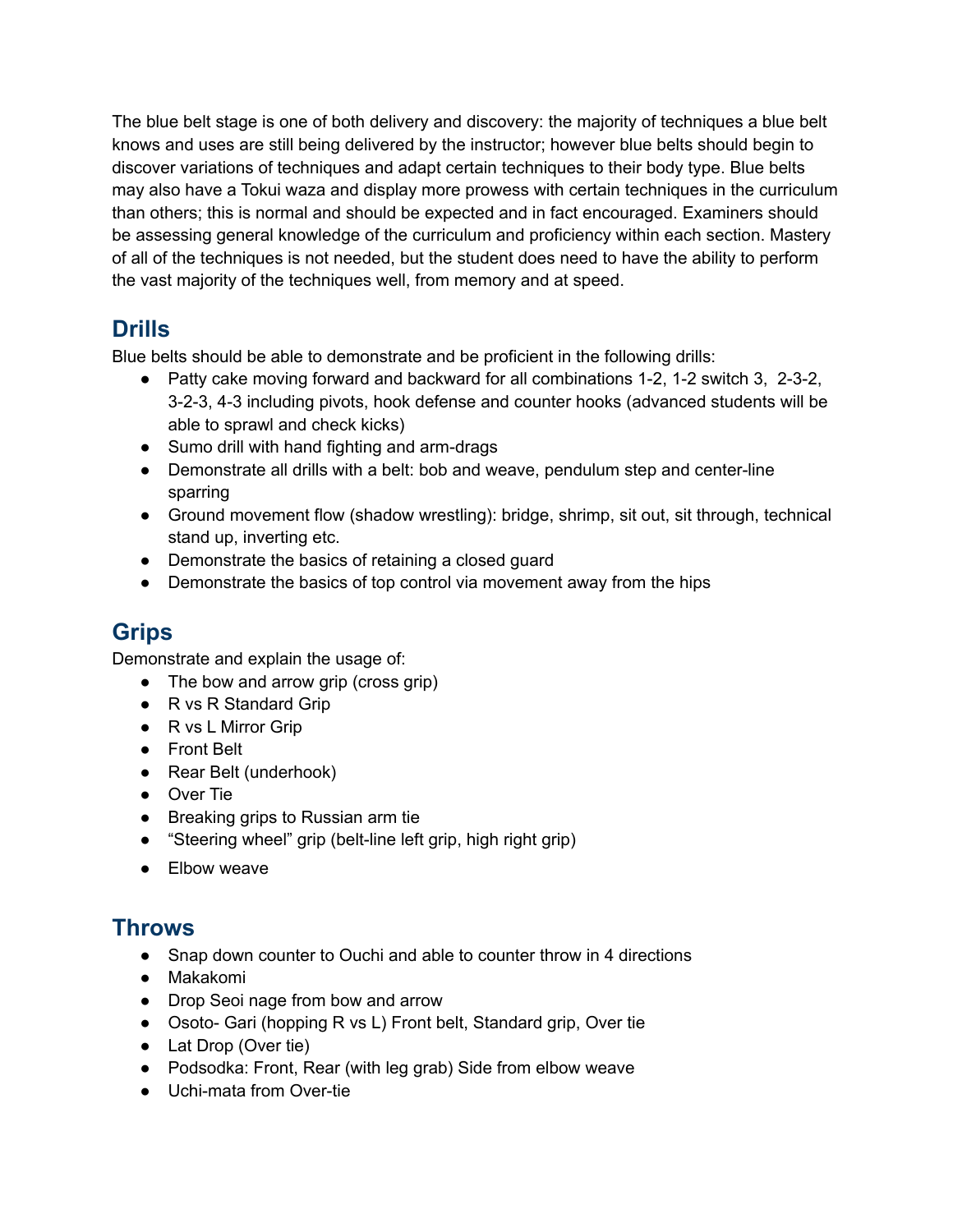- Tai-otoshi (Korean and elbow weave )
- Sumi Gaeshi
- Rolling Knee bar
- Sticker from Russian and Elbow weave

## **Turns**

- Front Head Lock
- Japanese Roll
- <sup>1</sup>/<sub>4</sub> Nelson and Reverse <sup>1</sup>/<sub>4</sub> Nelson
- Podsodka
- Palanca/Kimura
- $\bullet$   $\frac{1}{2}$  Nelson and Belt

### **Sweeps**

- Pistol Grip Scissor/Push Sweep on Left and Right
- Russian Drag to Juji-Roll
- Old Man Hip Bump Sweep (double wrist arm drag to hip bump)
- Windmill

## **Passing**

- Double Under
- Double Over
- Over/Under
- Cradle vs Half
- Standing to Knee bar

### **Subs**

- Cross Choke from: Knee on Belly, Mount, Guard
- Straight Armbar from Knee on belly, Guard
- Kimura from Side Control
- Paper Cutter and Reverse Cross Choke from Side Control
- Anaconda Choke
- Scarf Hold: Americana, Arm triangle, Waki gatame, Arm Lock using legs
- Straight Ankle Lock
- Knee bar
- Golovu/Grud Arm bar, High mount Armbars (wrestlers)
- Americana From Guard
- RNC
- Triangle Choke
- Juji- Roll